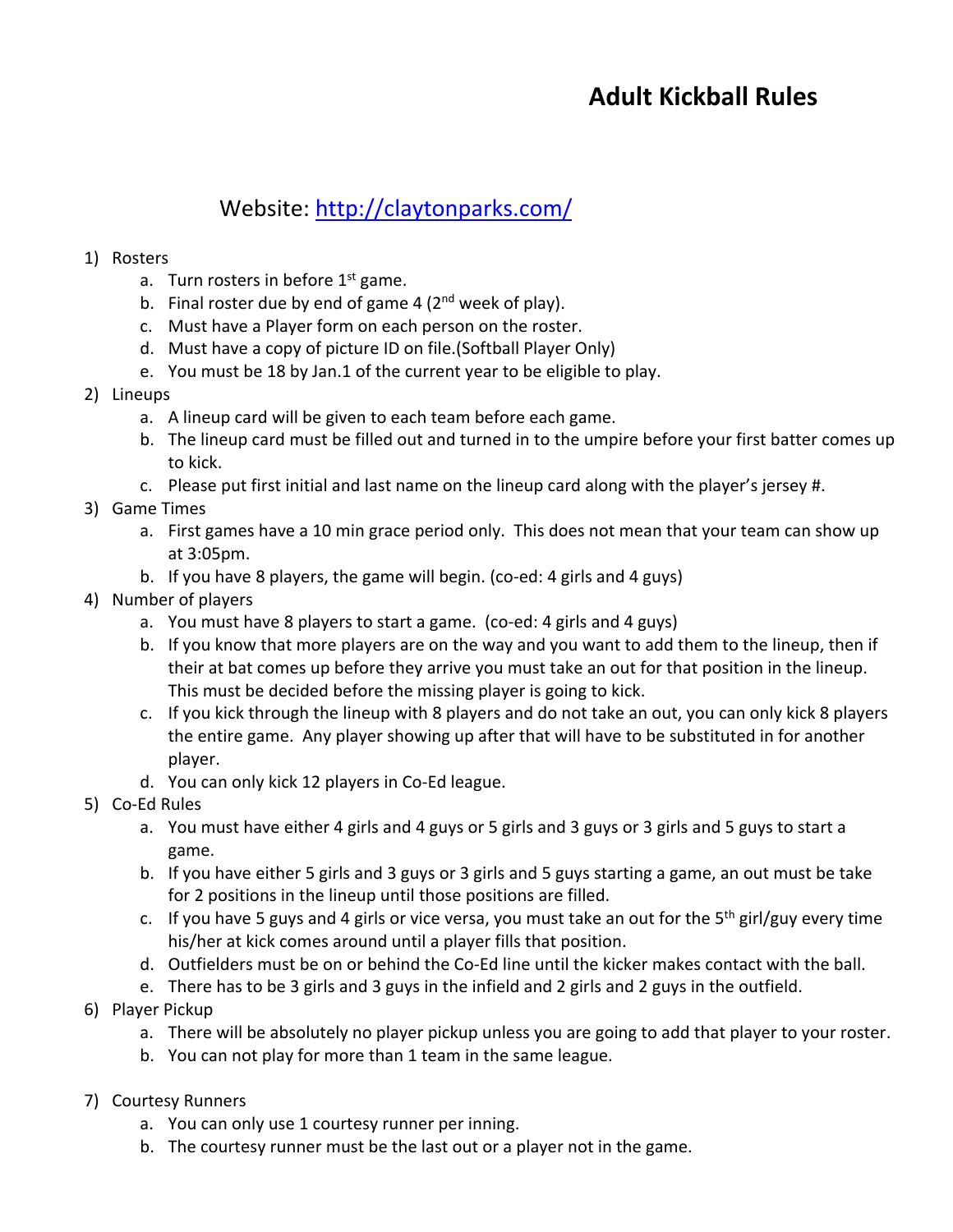- c. Exception: If you pinch run for a player in an inning and that kicker hits for a second time in the inning, you may pinch run for that player again.
- d. Co-Ed: you can pinch run for 1 girl and 1 guy per inning, but you must user a guy to run for a guy and a girl to run for a girl.
- 8) Roster Protest
	- a. If you want to protest a roster, it must be done before the final pitch of the game. (Good Sportsmanship: it is better to protest early than to wait to see if you are going to win before protesting.)
	- b. You must call time before the final pitch, meet with the home plate umpire, and tell him/her that you want to protest a player not on the opposing team roster. You simply just need to point out the player.
	- c. The umpire will then call the director over. Once the director gets the \$25, we will check the player you pointed out.
	- d. If that player is not on the roster, you will get back your \$25 and that game will be forfeited.
	- e. If that player is on the roster, you will NOT get back your \$25 and the game will resume.
- 9) Uniforms
	- a. All teams must have matching color jerseys with player # on the jersey.
	- b. By the 3<sup>rd</sup> game ( $2<sup>nd</sup>$  week) if your team does not meet the above criteria, your games will be forfeited until you meet the criteria.
- 10) Pitching Screens
	- a. Un-kicked balls will result in either a ball or a strike call by the umpire.
	- b. A double-kick" or the ball bouncing up and the kicker after a kick is considered a foul.
	- c. Each game will be 7 innings or one hour in length, whichever come first.
	- d. The Roller Cannot sidearm or overhand roll the ball when delivering the ball to kicker.
	- e. A strike will be call if the ball roll one foot off the home plate. (Both Side)
- 11) Balls
	- a. Balls will be provided to the umpire before each game.
	- b. Team can kick there on balls.
	- c. If your team kick a ball over the fence you must go and get it and return it to the umpire.
- 12) Code of Conduct
	- a. No alcoholic beverages.
	- b. No smoking.
	- c. No profanity. (The F-bomb is an automatic ejection)
	- d. No fighting. Police will be contacted and your picture identification if asked for by the police will be turned over to them.
	- e. No disrespecting the officials, players, coaches, fans, or park officials.
	- f. No Kicking balls against the fence.
	- g. Clean up your dugout after your game.
- 13) Lovejoy Rules
	- a. No metal cleats.
	- b. Pitch height 6 inches.
	- c. No stealing allows, we will follow this rule during the season.